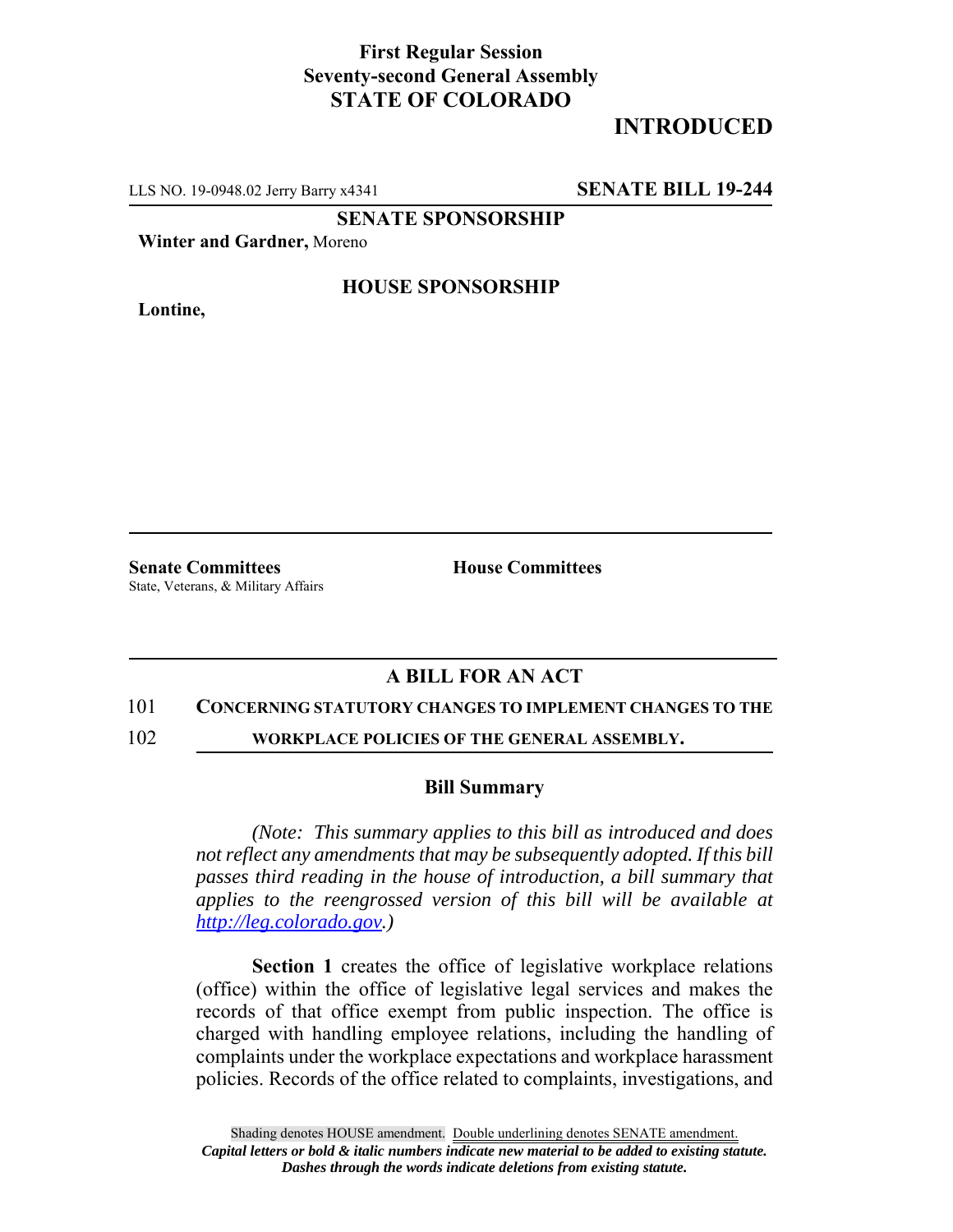other inquiries are exempted from the definition of public records and are not subject to public inspection; except that the office is required to release an annual statistical report of the numbers of complaints received and their resolution. In addition, if a workplace harassment committee finds that it is more likely than not that a legislator violated the policy, the committee must release the report unless it decides by a two-thirds vote not to do so.

**Section 2** allows a state public body to meet in executive session to consider a matter related to the workplace harassment or workplace expectations policies of the general assembly.

**Section 3** makes a conforming amendment in the Colorado Open Records Act (CORA), clarifying that all custodians are required to deny a request to inspect records that are created or provided by the general assembly's office of legislative workplace relations and that relate to complaints, investigations, or inquiries or requests related to workplace harassment or conduct under the general assembly's policies.

**Section 4** provides that a disclosure of an intimate relationship filed in accordance with a policy of the general assembly is part of an individual's personnel file, and therefore not subject to public inspection under CORA.

 *Be it enacted by the General Assembly of the State of Colorado:* **SECTION 1.** In Colorado Revised Statutes, **add** 2-3-511 as 3 follows: **2-3-511. Office of legislative workplace relations - creation - duties - records - definitions.** (1) THE OFFICE OF LEGISLATIVE WORKPLACE RELATIONS IS CREATED IN THE OFFICE OF LEGISLATIVE LEGAL SERVICES. THE HEAD OF THE OFFICE IS THE DIRECTOR OF THE OFFICE OF LEGISLATIVE WORKPLACE RELATIONS. THE DIRECTOR OF THE OFFICE OF LEGISLATIVE LEGAL SERVICES SHALL APPOINT THE DIRECTOR OF THE OFFICE OF LEGISLATIVE WORKPLACE RELATIONS AND MAY APPOINT SUCH ADDITIONAL STAFF AS MAY BE NECESSARY FOR THE EFFICIENT OPERATION 12 OF THE OFFICE, IN ACCORDANCE WITH SECTION 2-3-503 (1). (2) THE OFFICE OF LEGISLATIVE WORKPLACE RELATIONS SHALL

14 PROVIDE SERVICES TO THE GENERAL ASSEMBLY, ITS EMPLOYEES, AND THE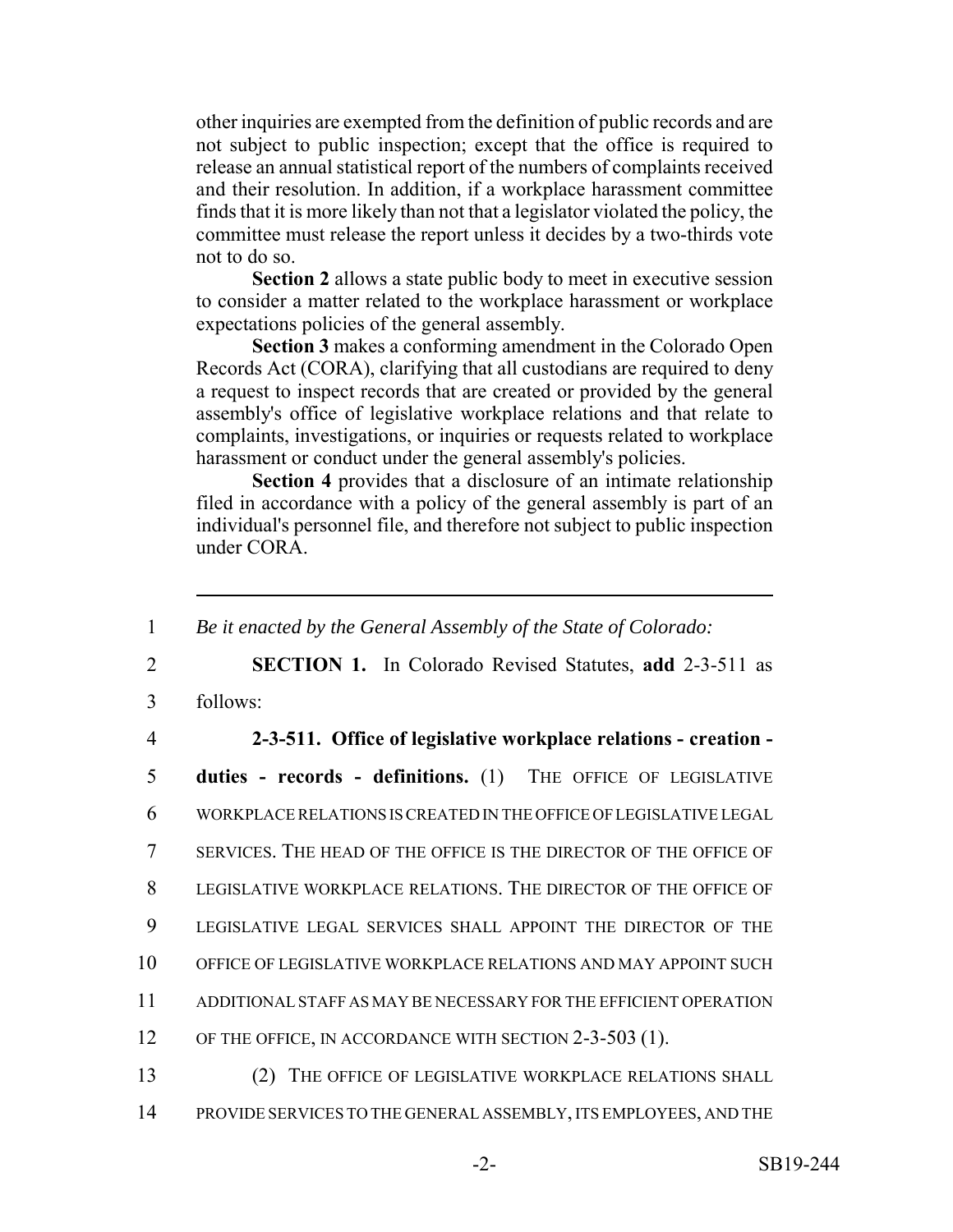LEGISLATIVE STAFF AGENCIES RELATED TO EMPLOYEE RELATIONS; TRAINING; COMPLIANCE; WORKPLACE CULTURE, INCLUDING THE INVESTIGATION OF COMPLAINTS UNDER THE WORKPLACE EXPECTATIONS POLICY; AND WORKPLACE HARASSMENT, INCLUDING THE INVESTIGATION OF COMPLAINTS UNDER THE WORKPLACE HARASSMENT POLICY.

 (3) RECORDS CREATED AND MAINTAINED BY THE OFFICE OF LEGISLATIVE WORKPLACE RELATIONS THAT ARE RELATED TO A WORKPLACE HARASSMENT COMPLAINT OR INVESTIGATION, A COMPLAINT UNDER THE WORKPLACE EXPECTATIONS POLICY, OR AN INQUIRY OR REQUEST CONCERNING WORKPLACE HARASSMENT OR CONDUCT, WHETHER 11 OR NOT THE INQUIRY OR REQUEST LEADS TO A FORMAL OR INFORMAL COMPLAINT OR RESOLUTION PROCESS, ARE NOT PUBLIC RECORDS AS 13 DEFINED IN SECTION 24-72-202 (6) AND SHALL NOT BE MADE AVAILABLE FOR PUBLIC INSPECTION; EXCEPT THAT, NOTWITHSTANDING THE 15 PROVISIONS OF SECTION 24-72-204  $(3)(a)(X)$ :

 (a) THE DIRECTOR OF THE OFFICE OF LEGISLATIVE WORKPLACE RELATIONS SHALL PUBLISH AND MAKE AVAILABLE TO THE PUBLIC AN ANNUAL STATISTICAL REPORT SHOWING THE TOTAL NUMBER OF COMPLAINTS RECEIVED UNDER THE WORKPLACE HARASSMENT POLICY AND THE WORKPLACE EXPECTATIONS POLICY AND THEIR RESOLUTION. THE DIRECTOR SHALL ENSURE THAT THE REPORT DOES NOT CONTAIN 22 INFORMATION THAT WOULD DISCLOSE THE IDENTITY OF A COMPLAINANT, RESPONDENT, OR WITNESS.

24 (b) (I) EXCEPT AS PROVIDED IN SUBSECTION (3)(b)(II) OF THIS SECTION, IF, AFTER AN INVESTIGATION IN ACCORDANCE WITH THE WORKPLACE HARASSMENT POLICY, A WORKPLACE HARASSMENT COMMITTEE OF THE SENATE OR HOUSE OF REPRESENTATIVES FINDS THAT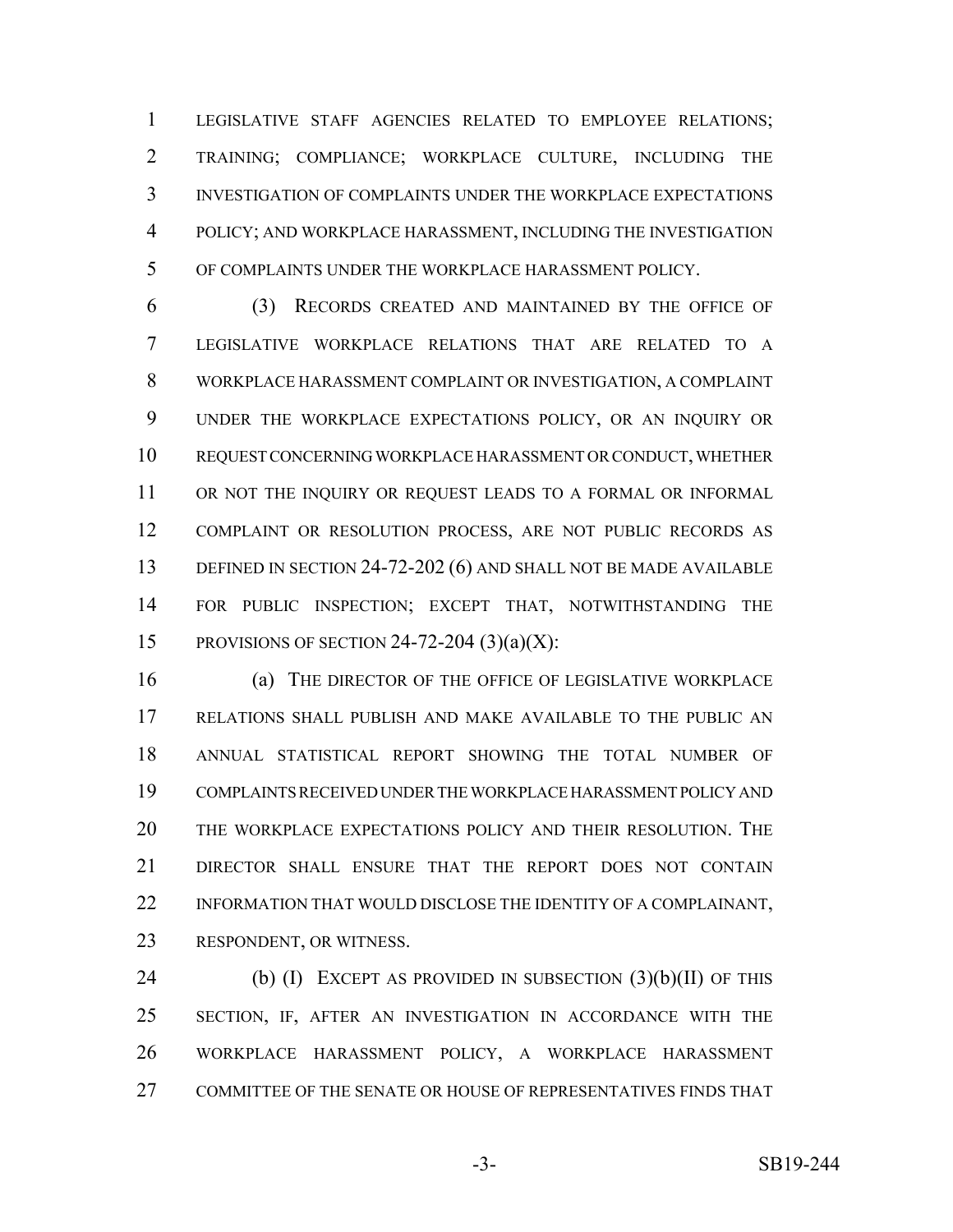THE FACTS FOUND MORE LIKELY THAN NOT IN THE INVESTIGATION ESTABLISH A VIOLATION OF THE POLICY BY A MEMBER OF THE GENERAL ASSEMBLY, THE DIRECTOR OF THE OFFICE OF LEGISLATIVE WORKPLACE RELATIONS SHALL MAKE AVAILABLE TO THE PUBLIC THE EXECUTIVE SUMMARY OF THE REPORT OF THE INVESTIGATION AND THE NAME OF THE MEMBER. THE DIRECTOR SHALL ENSURE THAT THE EXECUTIVE SUMMARY DOES NOT CONTAIN INFORMATION THAT WOULD DISCLOSE THE IDENTITY OF THE COMPLAINANT OR ANY WITNESS.

 (II) THE COMMITTEE MAY DECIDE BY A TWO-THIRDS VOTE TO NOT 10 RELEASE THE EXECUTIVE SUMMARY AS REQUIRED BY SUBSECTION (3)(b)(I) OF THIS SECTION.THE COMMITTEE SHALL MEET IN EXECUTIVE SESSION TO DETERMINE WHETHER TO RELEASE THE EXECUTIVE SUMMARY OR ANY PORTION THEREOF AND SHALL TAKE INTO CONSIDERATION THE SEVERITY OF THE CONDUCT ALLEGED, ANY PATTERNS OF HARASSING BEHAVIOR BY THE MEMBER, AND THE PUBLIC'S INTEREST IN BEING INFORMED OF THE CONDUCT OF ELECTED OFFICIALS.

 (c) RECORDS OF THE EXPENDITURE OF PUBLIC MONEY ON COMPLAINTS, INVESTIGATIONS, OR OTHER FUNCTIONS OF THE OFFICE OF LEGISLATIVE WORKPLACE RELATIONS ARE PUBLIC RECORDS SUBJECT TO 20 INSPECTION IN ACCORDANCE WITH PART 2 OF ARTICLE 72 OF TITLE 24, EXCEPT TO THE EXTENT THAT THEY CONTAIN INFORMATION THAT WOULD DISCLOSE THE DETAILS OF, OR THE IDENTITY OF AN INDIVIDUAL INVOLVED 23 IN, A COMPLAINT, INVESTIGATION, OR INQUIRY OR REQUEST CONCERNING WORKPLACE HARASSMENT OR CONDUCT.

 (4) THE OFFICE OF LEGISLATIVE WORKPLACE RELATIONS SHALL BE PROVIDED WITH SUITABLE OFFICE SPACE IN THE STATE CAPITOL OR IN A NEARBY BUILDING. THE OFFICE SPACE MUST BE SITUATED SO AS TO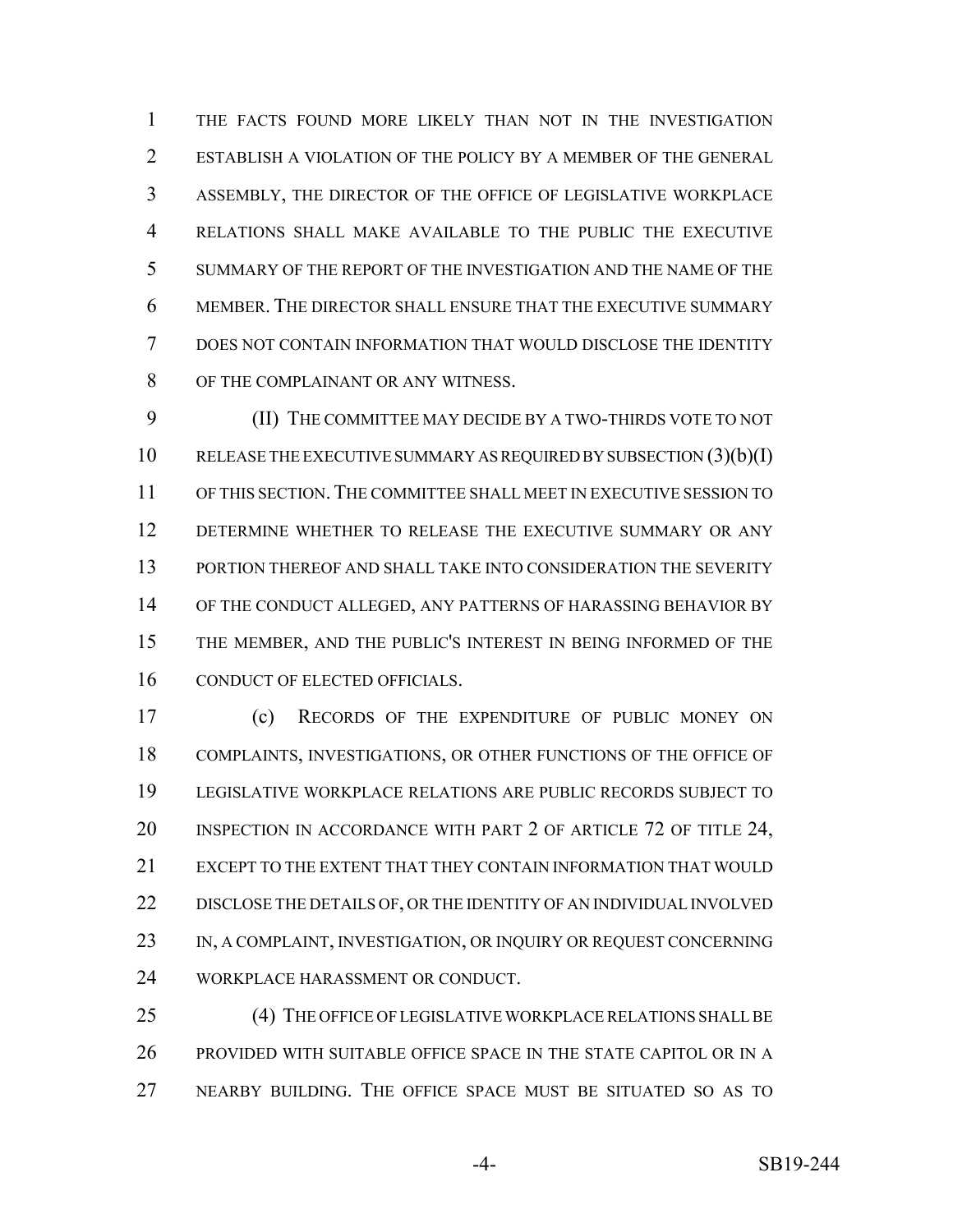PROVIDE CONFIDENTIALITY AND CONVENIENT ACCESS FOR INDIVIDUALS COVERED BY THE WORKPLACE HARASSMENT POLICY AND THE WORKPLACE EXPECTATIONS POLICY.

 (5) AS USED IN THIS SECTION, UNLESS THE CONTEXT OTHERWISE REQUIRES:

 (a) "WORKPLACE EXPECTATIONS POLICY" MEANS THE WORKPLACE EXPECTATIONS POLICY ADOPTED BY THE EXECUTIVE COMMITTEE OF THE LEGISLATIVE COUNCIL PURSUANT TO THE JOINT RULES.

 (b) "WORKPLACE HARASSMENT POLICY" MEANS THE WORKPLACE HARASSMENT POLICY ADOPTED BY THE EXECUTIVE COMMITTEE OF THE LEGISLATIVE COUNCIL PURSUANT TO THE JOINT RULES.

 **SECTION 2.** In Colorado Revised Statutes, 24-6-402, **amend** 13 (3)(a) introductory portion and  $(3)(a)(III)$  as follows:

 **24-6-402. Meetings - open to public - definitions.** (3) (a) The members of a state public body subject to this part 4, upon the announcement by the state public body to the public of the topic for discussion in the executive session, including specific citation to the provision of this subsection (3) authorizing the body to meet in an executive session and identification of the particular matter to be discussed in as much detail as possible without compromising the purpose 21 for which the executive session is authorized, and the affirmative vote of two-thirds of the entire membership of the body after such announcement, may hold an executive session only at a regular or special meeting and for the sole purpose of considering any of the matters enumerated in 25 paragraph (b) of this subsection  $(3)$  SUBSECTION  $(3)(b)$  OF THIS SECTION or the following matters; except that no adoption of any proposed policy, position, resolution, rule, regulation, or formal action, except the review,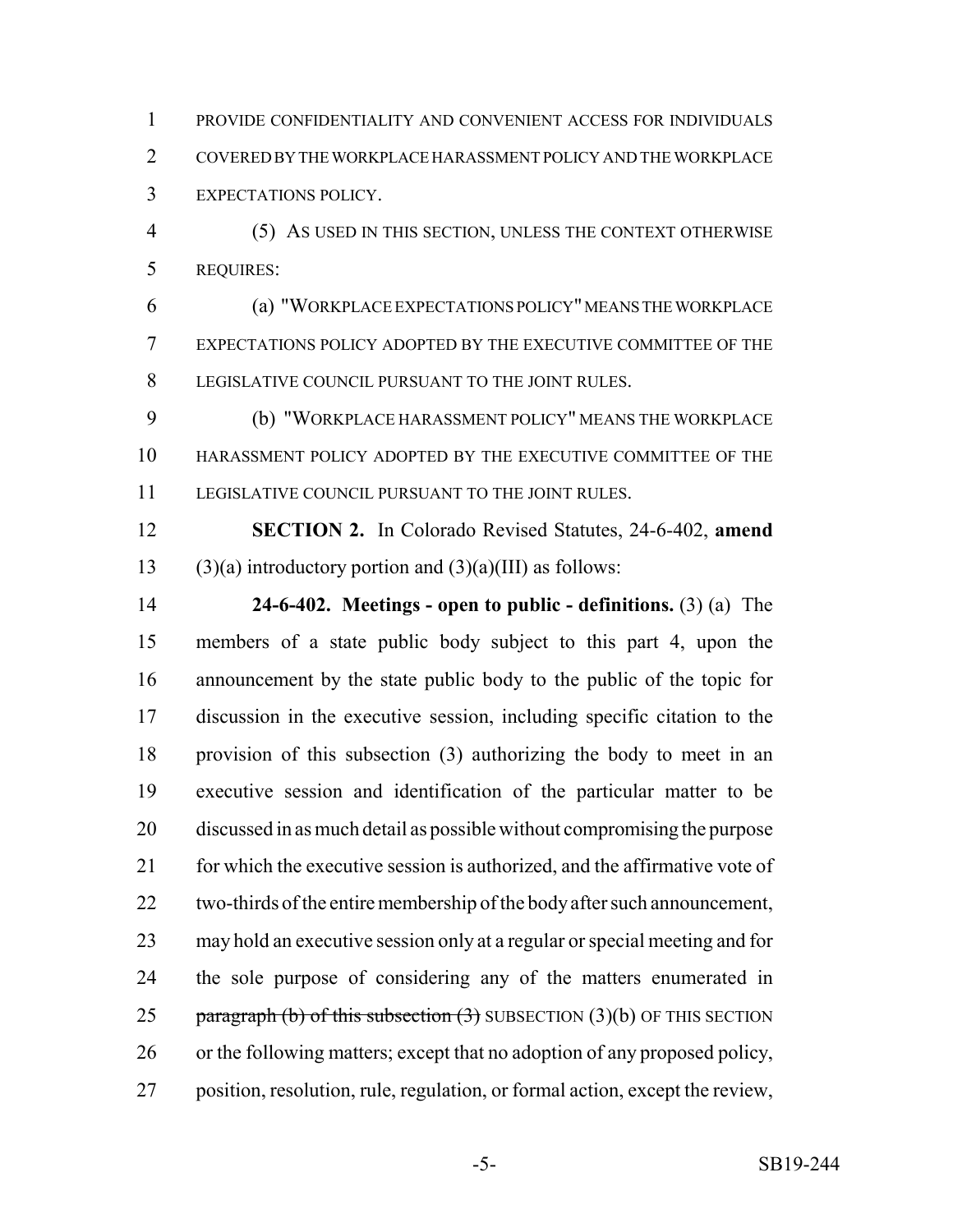approval, and amendment of the minutes of an executive session recorded 2 pursuant to subparagraph  $(I)$  of paragraph  $(d.5)$  of subsection  $(2)$  SUBSECTION (2)(d.5)(I) of this section, shall occur at any executive session that is not open to the public:

 (III) Matters required to be kept confidential by federal law or rules, state statutes, or in accordance with the requirements of any joint 7 rule of the senate and the house of representatives pertaining to lobbying practices OR WORKPLACE HARASSMENT OR WORKPLACE EXPECTATIONS POLICIES;

 **SECTION 3.** In Colorado Revised Statutes, 24-72-204, **add** 11  $(3)(a)(X.5)$  as follows:

 **24-72-204. Allowance or denial of inspection - grounds - procedure - appeal - definitions - repeal.** (3) (a) The custodian shall deny the right of inspection of the following records, unless otherwise provided by law; except that any of the following records, other than letters of reference concerning employment, licensing, or issuance of permits, shall be available to the person in interest pursuant to this subsection (3):

 (X.5) RECORDS CREATED, MAINTAINED, OR PROVIDED TO A CUSTODIAN BY THE OFFICE OF LEGISLATIVE WORKPLACE RELATIONS CREATED IN SECTION 2-3-511 THAT ARE RELATED TO A WORKPLACE HARASSMENT COMPLAINT OR INVESTIGATION, A COMPLAINT UNDER THE WORKPLACE EXPECTATIONS POLICY, OR AN INQUIRY OR REQUEST CONCERNING WORKPLACE HARASSMENT OR CONDUCT, WHETHER OR NOT THE RECORDS ARE PART OF A FORMAL OR INFORMAL COMPLAINT OR RESOLUTION PROCESS.

**SECTION 4.** In Colorado Revised Statutes, 24-72-202, **amend**